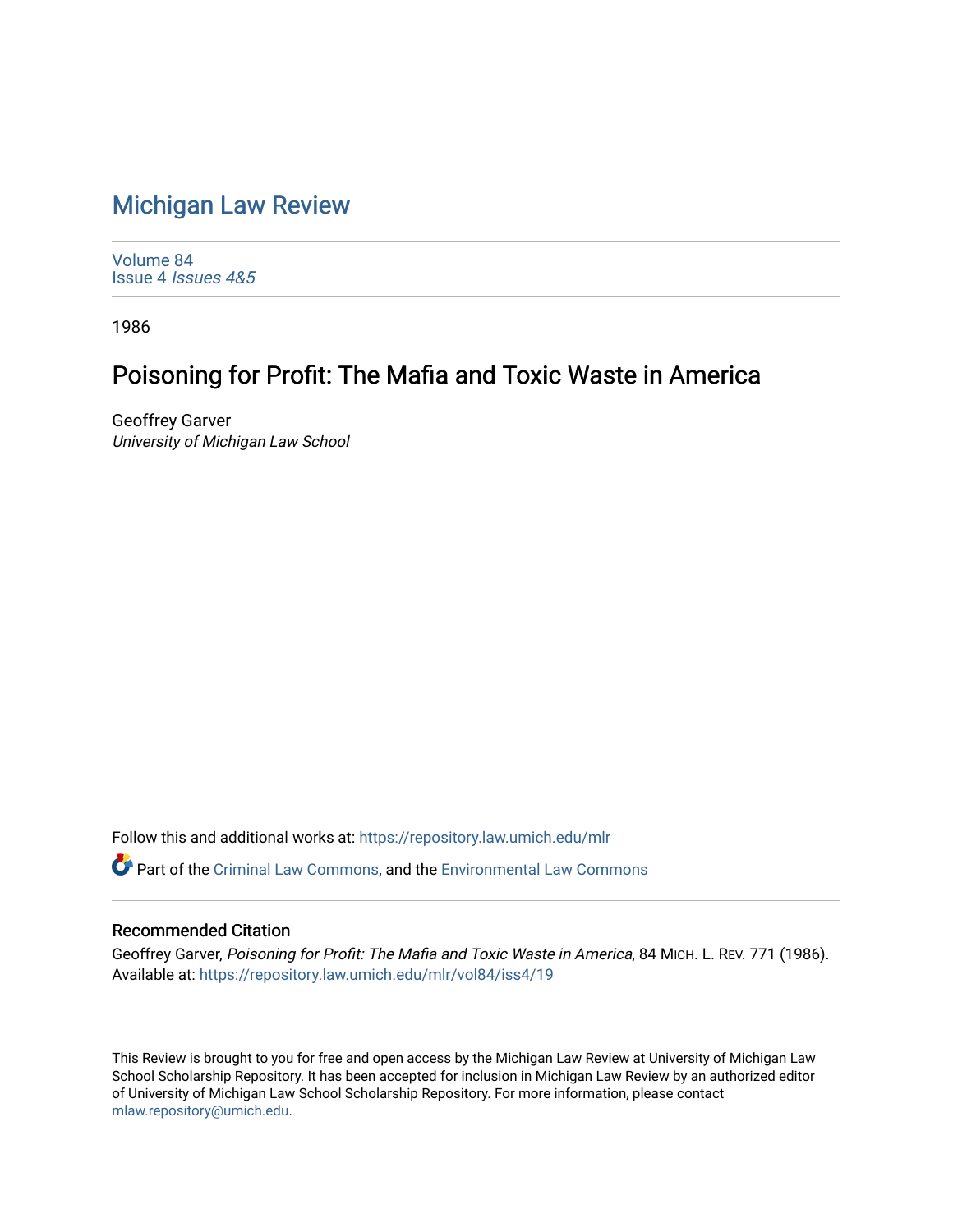POISONING FOR PROFIT: THE MAFIA **AND** TOXIC WASTE IN AMERICA. By *Alan A. Block and Frank R. Scarpitti.* New York: William Morrow & Co. 1985. **Pp.** 361. \$17.95.

Toxic wastes and the Mafia represent two of the most cancerous elements — pervasive, seemingly without cure, causing sporadic outbursts of suffering and death  $-$  in contemporary American society. Independently, each can evoke reactions of fear, anger, and frustration in anyone desiring healthy and peaceful conditions in this country. That these two terribles enjoy a growing interdependence should give one pause. In *Poisoning for Profit,* Alan A. Block1 and Frank R. Scarpitti<sup>2</sup> argue that organized crime's deep involvement in illegal toxic waste dumping warrants heightened attention by the public and those entrusted with protecting the public welfare.

The book begins by refuting the notion that illegal toxic waste dumping, especially when organized crime is involved, can be controlled simply by reporting incidents to the proper authorities. In the first chapter, the authors introduce New Jersey State Police Detective Sergeant Dirk Ottens and New York Police Officers William Grogan and Stanley Greenberg, three of the noble figures in this book who discovered, largely by chance, that organized crime figures dump toxic waste. These men also learned that their superiors, for whatever reason, were not interested. <sup>3</sup>

Chapter One identifies inadequate environmental regulations, which are examined in later chapters, as ineffective in thwarting Mafia infestation of the toxic waste disposal industry. The authors contend that aside from technical problems in the regulations, regulatory and law enforcement agencies are falsely optimistic about the regulatory potential of environmental laws, and slow to acknowledge their abuse. Government officials avoid countless difficulties merely by claiming

<sup>1.</sup> Associate Professor of Criminal Justice at the University of Delaware and Director of Research for the New York Senate Select Subcommittee on Crime since 1981.

<sup>2.</sup> Professor of Sociology at the University of Delaware and former President of the American Society of Criminology.

<sup>3.</sup> Grogan suspected that Yonkers city officials were collaborating with organized crime figures, but his boss "was more a political cop than a professional one; promotions came to those who did not investigate City Hall." P. 25.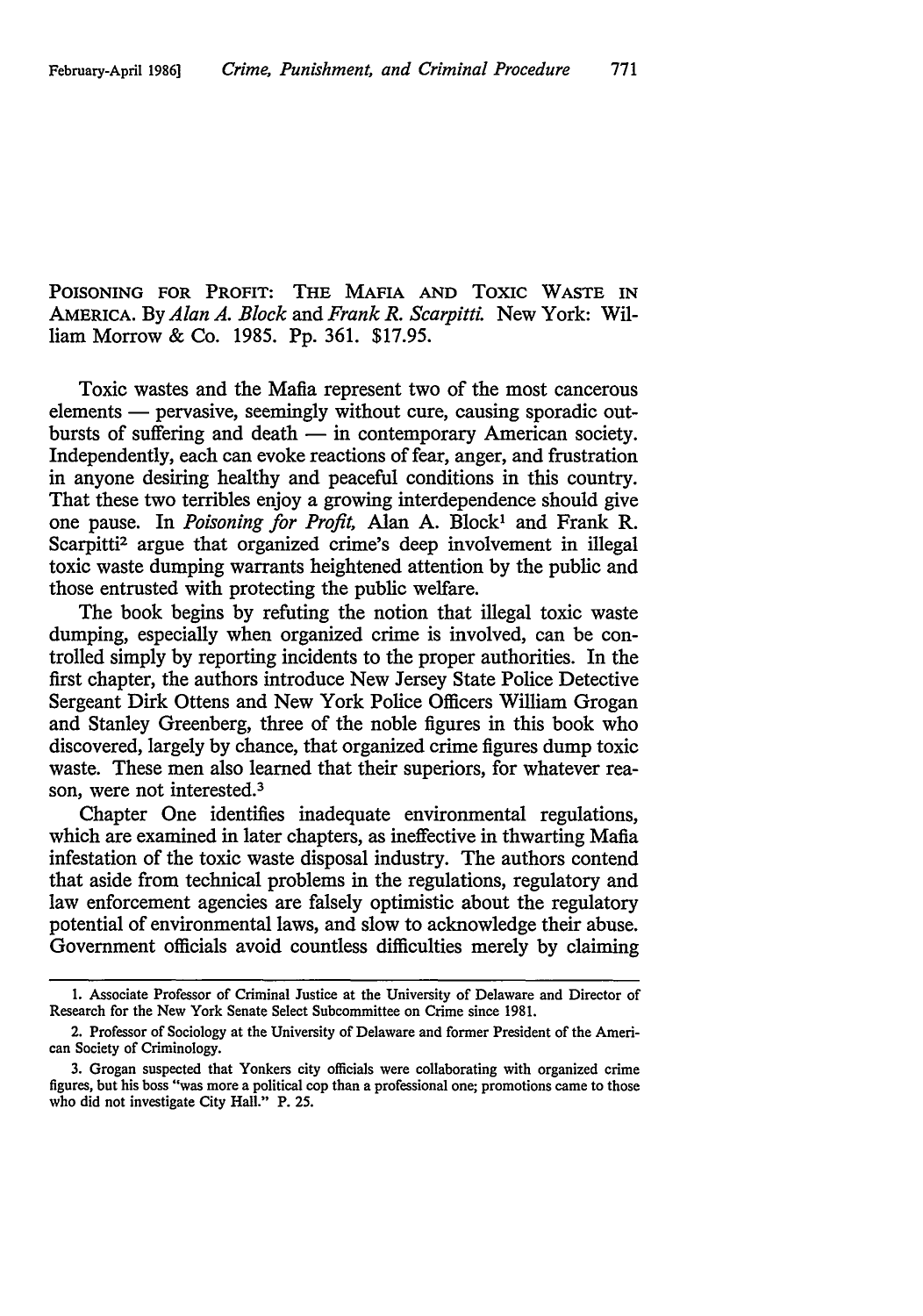that the existing regulatory scheme is a "fully-found system that [will] both regulate and control the toxic waste problem" (p. 19).

With that introduction, the book turns to the history of toxic waste generation and regulation. Starting with asbestos problems in Ancient Greece and lead poisoning in Rome, and shifting abruptly to the Industrial Revolution, the authors note that "[e]ach technological advance seemed to come accompanied by an unwanted toxic byproduct" (p. 36). In the twentieth century, with the introduction of petrochemicals, the toxic waste problem exploded.4 Hazardous waste generation continues to increase,<sup>5</sup> and safe disposal methods remain incapable of handling the total amount of waste generated. The result, even without the participation of the Mafia, is an environmental crisis manifested by disasters like Love Canal in Niagara Falls (pp. 39-43), PCB-infested milk in Indiana (p. 38), and the "Valley of the Drums"<sup>6</sup> in Kentucky (p. 38).

Legislators, who began to confront environmental problems in the early 1970s, were slow to recognize the hazardous waste dilemma. Not until 1976 did the Resource Conservation and Recovery Act (RCRA) and the Toxic Substance Control Act (TSCA) emerge as the first federal legislation designed specifically to control hazardous waste disposal. The authors focus their attention on RCRA, which they describe as "something of an EPA stepchild, languishing in unfulfilled promises, never being permitted to reach its admittedly limited potential" (p. 58). Block and Scarpitti argue convincingly that RCRA caused industries to shift from the traditional practice of disposing toxic waste at their own facilities to the less expensive and potentially more damaging practice of contracting with waste haulers to dispose of toxic waste. Since RCRA regulated waste *disposal* rather than waste *generation,* "generators soon learned to ask no questions about the ultimate destination of their waste" **(p.** 60). Thus, RCRA unwittingly provided illegal dumpers, including organized crime, with the opportunity to make large profits by undercutting legitimate disposal enterprises and disposing of wastes on highways through open valves, in fuel oil, and, most critical to the Mafia's involvement, in solid waste

5. "Within the decade of the 1970s alone, it is estimated that the production of toxic wastes increased five times." P. 37. The authors do not document this figure.

6. The "Valley of the Drums" was a seven-acre site containing an estimated 17,000 improperly disposed drums of toxic chemicals.

<sup>4.</sup> The authors provide details of one disastrous incident  $-$  the Chemical Control fire in Elizabeth, New Jersey, in 1980. Chemical Control started as a legitimate toxic waste treatment facility that, when forcefully taken over by the Mafia, became a storage ground for thousands of drums of toxic chemicals. As the situation worsened, the New Jersey Department of Environmental Protection (DEP) finally took control of the site. Unfortunately, the drum inventory actually increased during the time that the DEP's contractor was supposed to clean up the site, and in September 1980 the site mysteriously caught fire. "If any number of... factors had been slightly different, the Chemical Control fire might have become one of the nation's worst disasters, entirely manmade and completely avoidable." P. 250. Chapter Nine is devoted to the "Chemical Control Nightmare."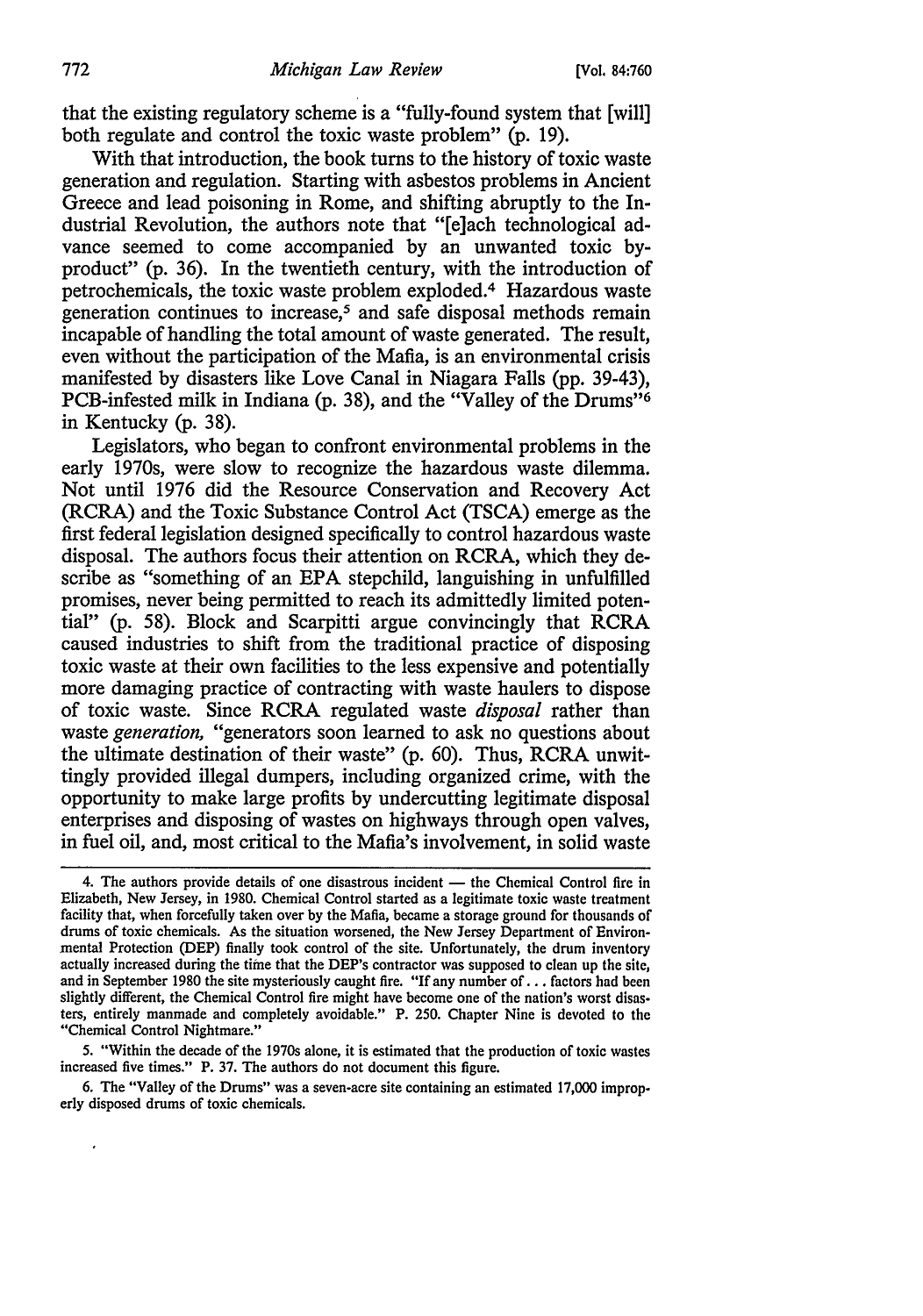bound for solid waste landfills.<sup>7</sup>

To Block and Scarpitti, Mafia involvement in hazardous waste disposal was predictable not only because of the potential for easy profit,8 but also because of the Mafia's existing, documented domination of the solid waste disposal industry at the time RCRA was passed. The authors describe in detail the structure and operation of Mafia control both of the disposal business, and of ancillary businesses such as loansharking. In addition, they discuss various state and federal investigations into activities of organized crime. 9 These investigations typically led to convictions of major organized crime figures, but failed, according to the authors, to produce any "structural changes **...** within the waste industry" (p. 83). The reader begins to realize that one of the keys to organized crime is that while no single individual involved in organized crime is invincible, even extensive enforcement efforts leave the system as a whole undaunted.

Another theme of the book, however, is that enforcement efforts themselves are difficult to initiate and carry out effectively. To illustrate, Block and Scarpitti return to the experiences of Dirk Ottens and introduce a new hero, John Fine, a former Manhattan district attorney and member of the New York State Organized Crime Task Force. Both Ottens and Fine encountered resistance from their superiors when they presented evidence of organized crime involvement in the hazardous waste disposal industry and requested permission to investigate further.10 When asked to testify before United States Senate hearings on organized crime, Ottens was accompanied by a high-ranking official of the New Jersey Division of Criminal Justice. The authors describe the official's mission as one of "damage control" (p. 164): The official ensured that the investigators did not ask questions that would permit Ottens to reveal evidence of state government corruption or ineptitude. For his efforts in exposing Mafia involvement in toxic waste dumping, Ottens was relieved of any further role in those investigations. Fine, whose experience in New York was similar to Ottens', was fired from his job with the Organized Crime Task Force.

Ottens and Fine, according to the authors, are not isolated examples, and "damage control" is a key element in state enforcement policy. *Poisoning for Profit* contains numerous anecdotes indicating

*9. See* note 7 *supra.*

10. Ottens' boss "virtually exploded" at the suggestion that the Mafia was involved in toxic waste dumping. P. 143.

<sup>7.</sup> Pp. 60-62. The Mafia has an established domination of the solid waste disposal industry in New York and New Jersey. The extent of this domination came to light largely as a result of United States Senate investigations led by Senator John McClellan in the late 1950s. Pp. 68-75.

<sup>8.</sup> The authors characterize the Mafia not only in the traditional terms of "hierarchical structure, dependence upon violence, monopolistic control and influence, and immunity from the law," but also, and more significantly, as an organization "which provides services that cannot be supplied as efficiently or as cheaply by legitimate enterprises." P. 64.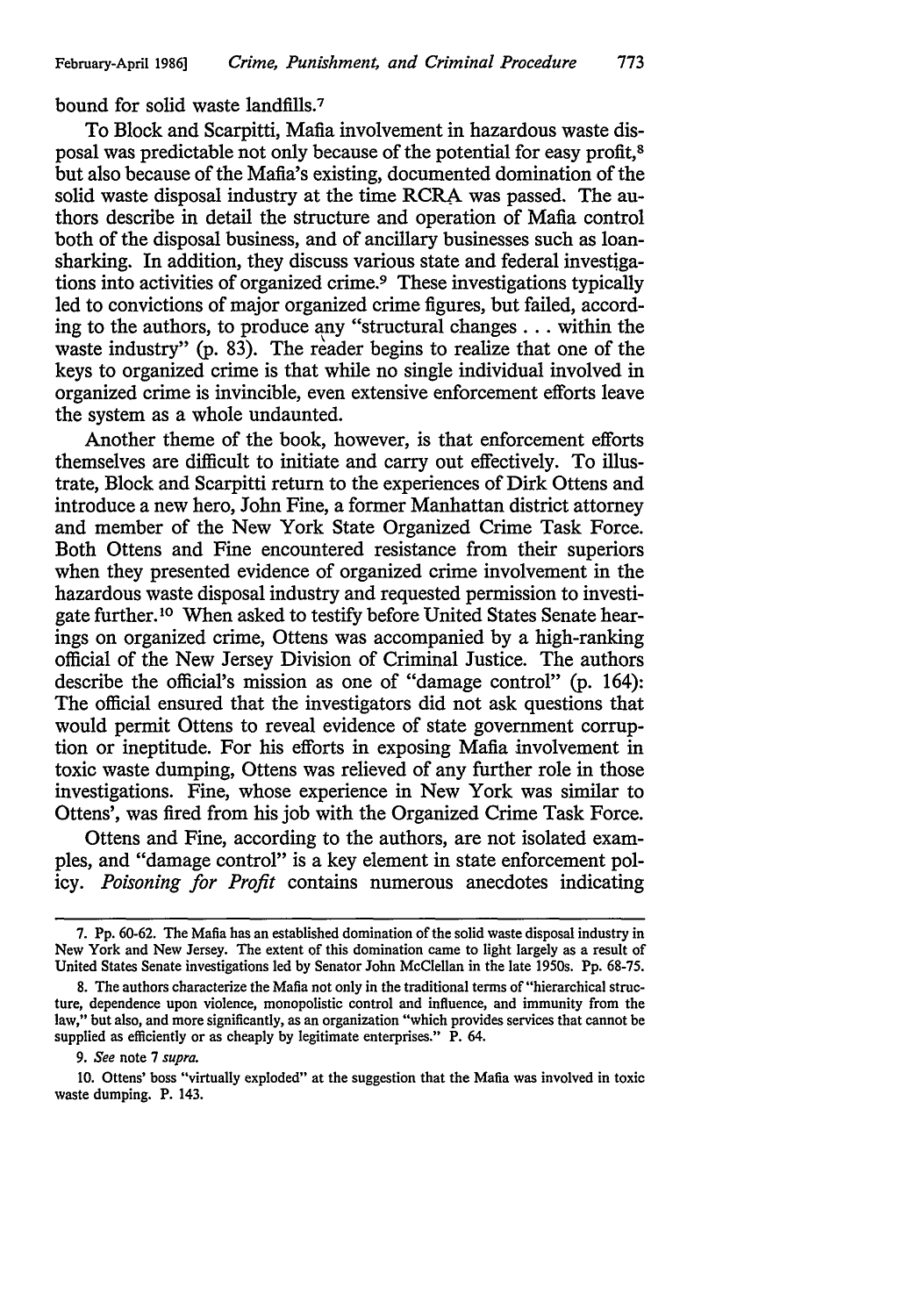complicity of state officials in the schemes of organized crime.<sup>11</sup> But in addition to covering up corruption, damage control reflects the idea that "[o]fficials in charge of city and state departments and agencies are, of course, anxious to establish that they are not responsible, for either past deaths and diseases or current and future disasters" (p. 197). In sum, say the authors, "[o]ne can never discount the complexities of law enforcement, and the fact that protection and exposure are so often deeply wrapped in unknown interests and complex ambiguities" **(p.** 178).

The authors then turn to two perplexing questions. First, what is the situation beyond New York and New Jersey? And second, what legal mechanisms are appropriate and adequate to remedy the toxic waste dilemma?

According to a survey of the United States Senate Permanent Subcommittee on Investigations, sixteen states acknowledge a nexus between illegal toxic waste dumping and organized crime. Amazingly, New York was not among those states, suggesting to the authors that the survey underestimates the geographic scope of the problem. The Permanent Subcommittee concluded that "[w]hile the solid waste in-<br>dustry is influenced by organized crime in many areas of the country.  $\dots$  the same influence is not present in the hazardous waste industry" (p. 280). Extrapolating from the situation in New York and New Jersey, on the other hand, Block and Scarpitti perceive a problem national in scope. To bolster their argument, they note that the leading national hazardous waste management industries - SCA Services. Browning-Ferris, Waste Management - have all been linked with the Mafia. The authors' evidence is considerably more tenuous in this section than in other sections of the book.

From a legal perspective, the main shortcoming of *Poisoning for Profit* is the authors' failure to analyze sufficiently the ineffectiveness of enforcement initiatives and existing statutory efforts designed to curb organized crime. Perhaps this genre of investigative journalism is inherently ill-equipped to provide for such an analysis; whatever the reason, the authors' simplistic conclusions warrant development.

The authors first attack the waste-manifesting system mandated by RCRA under which all parties handling hazardous waste, from its production to its ultimate disposal, must pass along an inventory of the waste. Block and Scarpitti find the system ineffective because quantities reported by generators are not matched with those reported

**<sup>11.</sup>** At one point, Ottens, who was investigating illegal dumping by Duane Marine Salvage Corporation, found a copy of an affidavit he had submitted in confidence to a state judge in the files "of a notorious toxic waste dumper and organized crime figure **.. "** P. 147. The affidavit contained the name of one of Ottens' informants, and the judge had assured Ottens that the document would be kept private. In addition, "the business agent for Duane Marine Salvage Corporation... had a brother who was the chief of investigators for the Division of Criminal Justice." P. 141.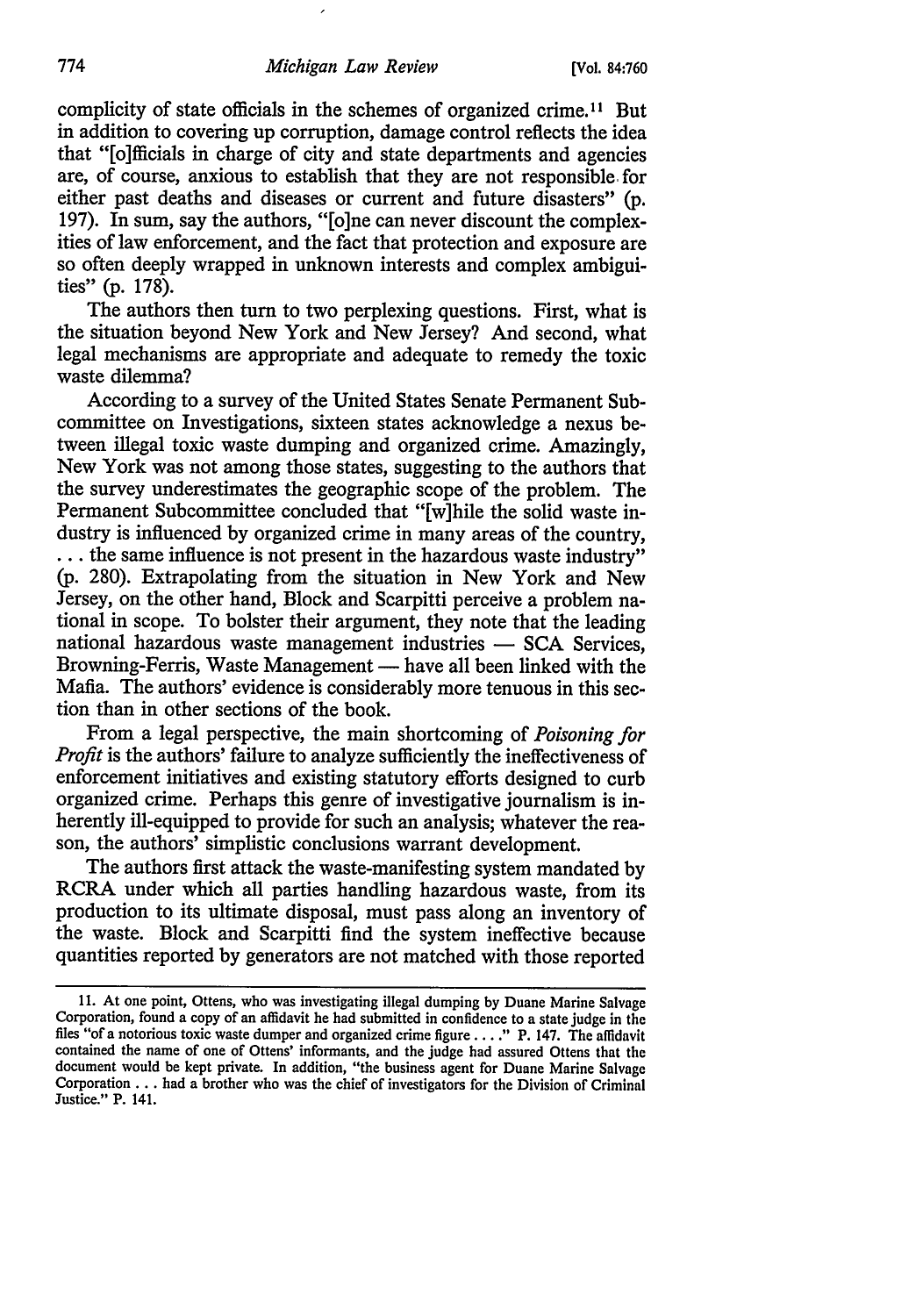as properly disposed. "The system would only work to deter lawbreakers as long as the principals believed someone, somewhere, would check" (p. 313). Moreover, RCRA's requirement that waste generators, transporters, treaters, storers, and dump operators obtain operating permits is easily circumvented **(p.** 57). As the authors rec- .ognize, permits are freely granted, even to organized crime figures. Unfortunately, the authors fail to discuss possible regulatory strategies for denying permits to members of organized crime.

In the final chapter of *Poisoning for Profit,* the authors take a curious diversion into the failures of the Reagan Administration's EPA. While this is certainly an interesting topic in its own right, here it serves only as a distraction bearing little relation to the rest of the book. They note that the Reagan EPA has conveyed the message that "[i]ndustry did not have much to worry about from an administration that did not plan to enforce the law" (p. 319), at a time when federal environmental investigators need more enforcement power and better coordination with state and federal justice departments. The authors call for increased federal involvement in enforcement, reiterating the contention, unpopular in the Reagan Administration, that states have proven themselves prone to ineptitude and corruption. They add that federal involvement is also appropriate because hazardous waste dumping is an interstate problem, in that hazardous waste from one state is often transported for disposal in another.

The authors also suggest that the public curb consumption of goods whose production yields toxic by-products. However, they offer no legal incentives to discourage consumption, undoubtedly because American law is generally averse to major incursions into individual lifestyles and freedom of choice. Do the authors really expect the public to boycott styrofoam hamburger containers in response to the invisible threat of toxic wastes? Block and Scarpitti's proposal seems naively idealistic.

Finally, the authors suggest reform in environmental statutes and in the use of existing criminal statutes designed to curb organized crime. In most states, illegal dumping and other environmental statute violations are misdemeanors afforded low enforcement priority (p. 331). If convicted, violators are often treated as white-collar criminals, and the fines imposed fall far short of the probable profits they make through illegal disposal. The authors suggest that in addition to imposing harsher penalties on toxic waste dumpers, the Racketeer Influenced and Corrupt Organization Act (RICO) be employed to deter organized crime's involvement in the practice. Unfortunately, the book's discussion of RICO lasts less than a page (pp. 338-39), the authors merely noting the stricter penalties imposed by the statute. They also shortchange the Comprehensive Environmental Response, Compensation, and Liability Act (CERCLA), which imposes liability